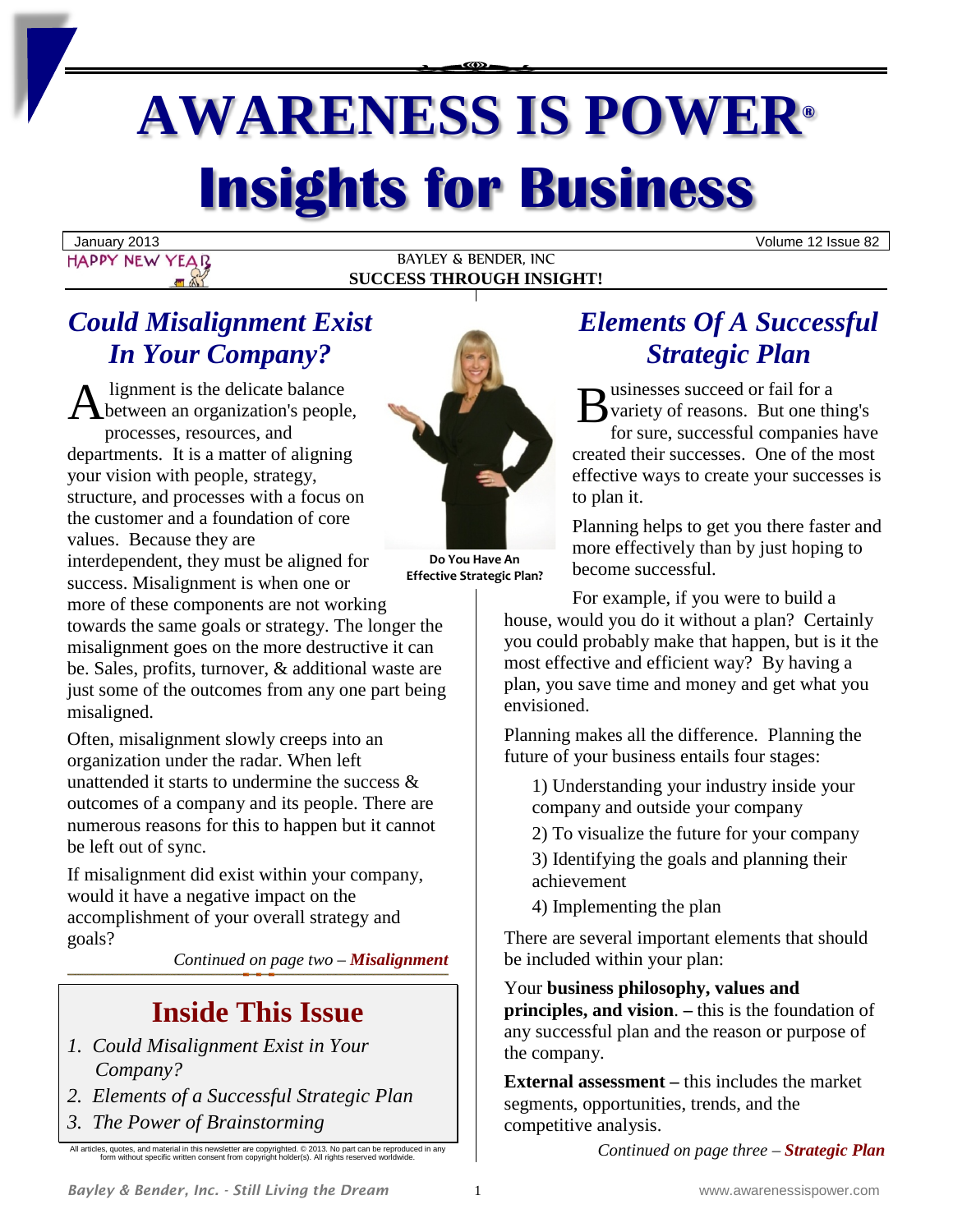#### *Continued from page one – Misalignment*

The answer is most likely *YES*!

Look at these questions to see if misalignment may exist in your company: Alignment

• Are employees recognized for accomplishing the goal? Yes No Sometimes Don't know\_\_\_



Successful Plan!

- Has growth stalled? Yes<sup>No Sometimes Don't know</sup>
- Does the organizational structure support or hinder the accomplishment of the strategy? Support\_\_\_\_\_ Hinder\_\_\_\_\_ Don't know\_\_\_\_\_
- Does everyone have the skills needed to implement the strategy? Yes\_\_\_ No\_\_\_ Sometimes\_\_\_ Don't know\_\_\_
- Has morale decreased with employees? Yes\_\_\_ No\_\_\_ Sometimes\_\_\_ Don't know\_\_\_
- Do the processes, (policies and procedures, approvals, employee involvement, customers / supplier involvement, etc…) support the accomplishment of the goal? Yes No Sometimes Don't know
- Have your financials missed quarterly, semiannual, or annual projections? Yes No Sometimes Don't know

As an example, if the strategy is to improve sales by 3%, look for alignment in how sales are acquired, defined, and measured.

- What is the current data?
- What are the current sales goals?
- How have these goals been communicated?

\_\_\_\_\_\_\_\_\_\_\_\_\_\_\_\_\_\_\_\_\_\_\_\_\_\_\_\_\_\_\_\_\_\_\_

- Who (person or department) has an impact on achieving the goals?
- Does each of these people/departments have their goals covered by a plan? Yes No Don't know

*Continued on next column –*

• Has the process been mapped and any bottlenecks/non-valued steps been identified? Yes\_\_\_ No\_\_\_ Sometimes\_\_\_ Don't know\_\_\_

If you or your employees have lost sight of the vision & mission of the company, misalignment exists. Furthermore, if your company does not have a set of core, well defined values upon which decisions are made, misalignment exists.

Communicate on a regular basis the overall company objectives, goals, values, and mission. Get everyone on board and working toward the same goals.

When re-alignment is achieved within your company, results will improve.

#### *Contact us for more information!*

~ Written for us by our associate Gary Sorrell, Sorrell Associates, LLC Copyright protected worldwide. All rights reserved. ©2013

*"Do just once what others say you can't do, and you will never pay attention to their limitations again."*  ~ James R. Cook

# *Awareness Calendar – January*

#### **National Volunteer Blood Donor Month**

January is National Volunteer Blood Donor Month (NVBDM). To increase awareness of blood donation the nation's leading blood donation organizations, America's Blood Centers, AABB, and the American Red Cross, have joined together to promote



NVBDM. First-time and regular donors are encouraged to make a difference to their communities by scheduling an appointment to give blood this January. Remember, just one pint of blood can help save up to three lives.

Read more on... **America's Blood Centers** 

## **National Mentoring Month**

National Mentoring Month (NMM) highlights mentoring and

the positive impact it can have on young lives. Spearheaded by the Harvard Mentoring Project, MENTOR and the Corporation for National and Community Service, the first-ever



NMM was held in January 2002. This month-long outreach campaign focuses national attention on the need for mentors, as well as how each of us – individuals, businesses, government agencies, schools, faith communities and nonprofits – can work together to increase the number of mentors and assure brighter futures for our young people.

Read more on... [National Mentoring Month](http://www.mentoring.org/mentoring_month/)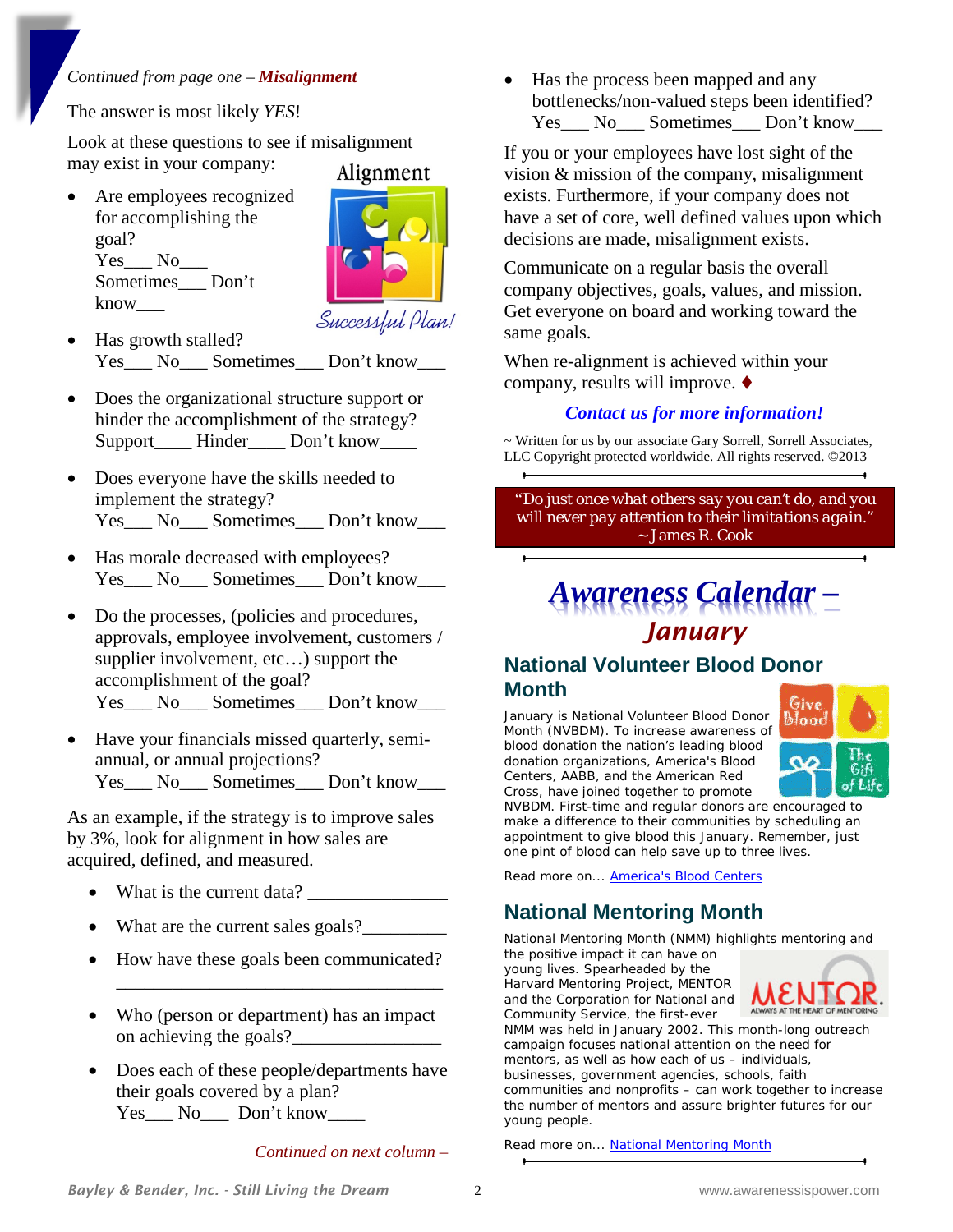#### *Continued from page one – Strategic Plan*

**Internal appraisal –** your company's strengths, limitations, resources, structure, and function. SUCCESSFUL PLANNING

**Mission –** now that you have evaluated and strategized the business you are in, asked yourself why you are in business, and who your customers are, you can make a plan that can help you achieve



your vision. The mission is a statement of what the company will achieve and by when.

**Critical goals categories –** these are the things that must happen in order to make your mission come true. These are broad categories that are the foundation of your mission.

**Specific goals –** the critical goals categories must now be put into specific "SMART" goals. Specific, measurable, attainable, realistically high, tying bound. Every goal must meet the criteria.

**Market plan** – products and services you offer, the segment strategies, marketing avenues, and sales support.

**Sales plan –** territories and offerings, strategies, and training and development.

**Budgeting and financials –** based on your goals, marketing plan, sales plan, and key assumptions, the capital needed for each area.

**Review process** – who, what, where, when, why, and how the overall process is working. Reports, meetings, and follow ups.

For a company to achieve its overall vision, it will take a plan that is well communicated throughout the organization. Make sure everyone understands the company's vision, direction, and the part that is their responsibility.

#### *Happy planning and continued success!*

~ Written for us by our associate Gary Sorrell, Sorrell Associates, LLC Copyright protected worldwide. All rights reserved.

## *The Power of Brainstorming*

rainstorming is useful and effective when you have a challenge, B rainstorming is useful and effective when you have a challeng<br>problem, or stale patterns of thinking. It helps you overcome issues and will get buy in from the team, especially since they are a part of the solution. Having many people involved in solving an issue brings incredible richness and better solutions. Brainstorming sessions can be used for any issue from increasing sales, cutting down employee turnover and reducing waste, to improving morale & attitudes.

I worked with one company that had a goal of reducing errors & waste at a manufacturing company. In one two-hour session we came up with a plan, and within six months reduced the errors and decreased waste by 22%.

*Continued on page four – Brainstorming*



## **Hidden Time Killers**

Gossipy colleagues, constant meetings and e-mail distractions eat up your precious time. But don't overlook these less obvious threats to your productivity:

**Stewing over criticism.** A co-worker makes a snide crack about your performance, and you drop everything to call a few friends and express your pain. Eventually, you get over it – after wasting an hour writhing in anger.

**Solution:** Realize it's not worth worrying about, say, "Thanks for the feedback" and move on.

**Playing the Good Samaritan**. Your wellintentioned efforts to help out can leave you overworked and overwhelmed. Beware of constantly agreeing to give 10 minutes here and there to lend a hand. Ignoring your needs to satisfy others will force you to put off your own responsibilities, creating a backlog later.

**Solution:** Say "No" more readily-without guilt. Stand aside and let others work through their own problems.

**Zoning out.** Ever notice that when you're truly busy, time flies? The converse is true: If you're bored, every minute crawls by.

**Solution:** Target activities that make you restless. Delegate them or do them first so dread and procrastination don't set in.

Source: *Communication Briefings,* as adapted from *Working Woman*, MacDonald Communications Corp.